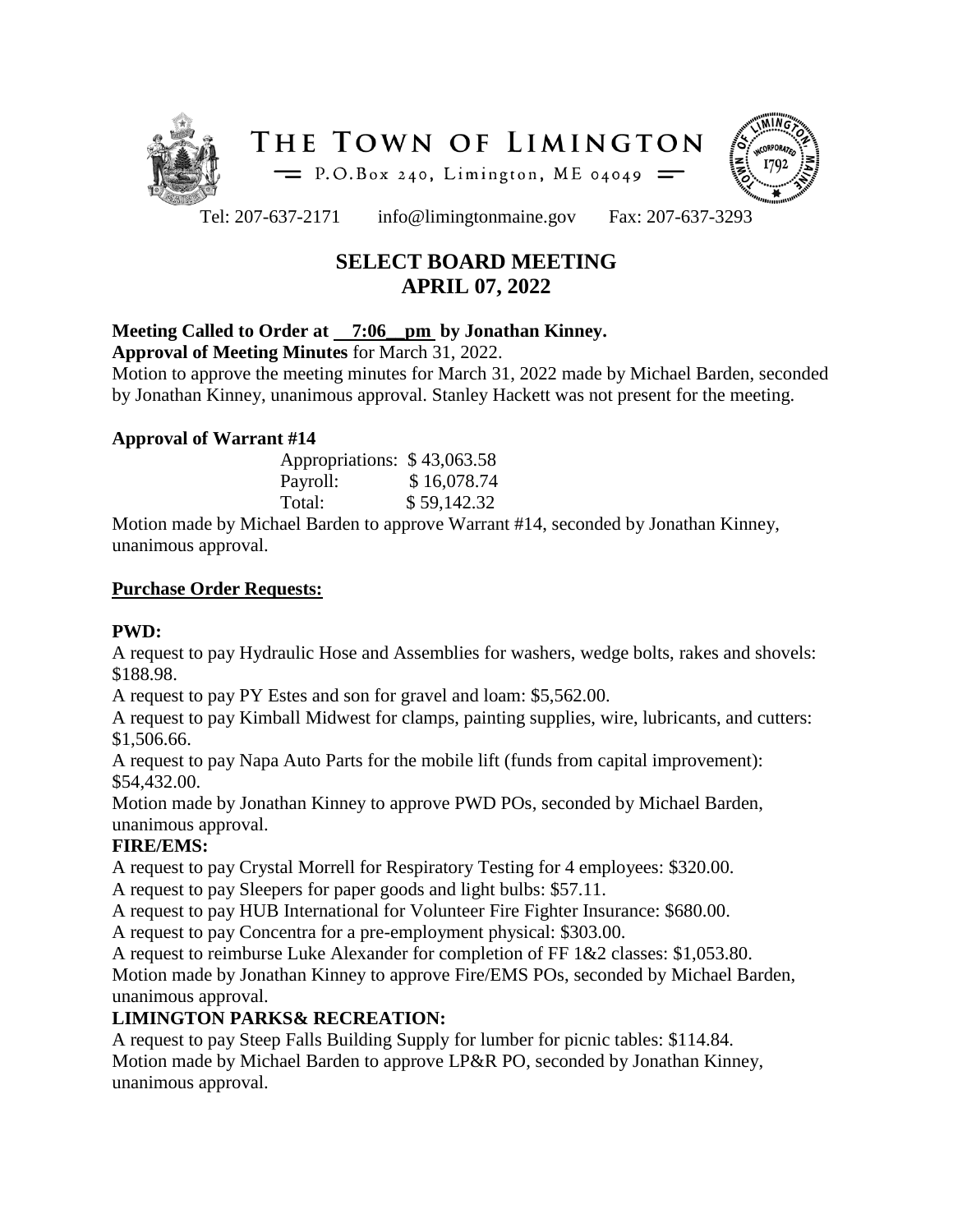### **MUNICIPAL OFFICES:**

A request to pay for an ADOBE License for PDF conversions: \$190.00. A request to pay TownCloud for a new town website and 3 years hosting: \$4,789.80. Motion made by Michael Barden to approve Municipal POs, seconded by Jonathan Kinney, unanimous approval.

### **Old & New Business:**

**Revised Motion** to reappoint the following:

LaurieJane Kelley and Bruce Beety to the OTH Preservation Committee, for a term of **2** years April 1, 2022 – March 31, 2024.

Motion made by Michael Barden to approve revised motion for OTH Committee, seconded by Jonathan Kinney, unanimous approval.

Motion to appoint Sara Libby as OTH Preservation Committee alternate for a term of 1 year April 1, 2022 to March 31, 2023.

Motion made by Michael Barden to approve the appointment of the OTH Committee alternate, seconded by Jonathan Kinney, unanimous approval.

Motion to appoint Dick Jarrett to the Comprehensive Plan Committee for a term of 1 year, April 1, 2022 to March 31, 2023.

Motion made by Michael Barden to approve the Dick Jarrett for the CPC, seconded by Jonathan Kinney, unanimous approval.

### **Weekly Update on Select Board activities:**

Interviewed LP&R position. Took in another application, and the interview process is going well.

Discussed Comprehensive Plan Committee and are now moving forward.

Resignation from PLBD, Pete Talbot. Thanks for all your hard work and service.

We have on person who is interesting in serving on the planning Board, we will leave the position open for a week and then appoint a replacement.

Ed Auden regarding LP Murray Pit on Hardscrabble Rd, road usage and deterioration. LP Murray has met the PLBD requirements and continues to try to fulfill requests by residents to ease their impact. LP Murray has been in contact with the Town and PWD, and they are trying to abide by all requests, they do have to make a living, but the drivers try to be very conscientious. Brandon Jones about clean up on River Rd, cleaning up a lot of dumping on the road. If you see anyone doing so, please alert the York County Sherriff's Office. A big thanks to Brandon for cleaning up the dumping. He is hauling tires, trash, electronics and household appliances that have been dumped.

GA cases.

Continued discussions with ME Pers employee retirement options.

Met with OTH Committee about the foundation bids. Grants that are in the works, Narragansett Number One Foundation and Stephen and Tabitha King Foundation. They are discussing the three bids for the foundation.